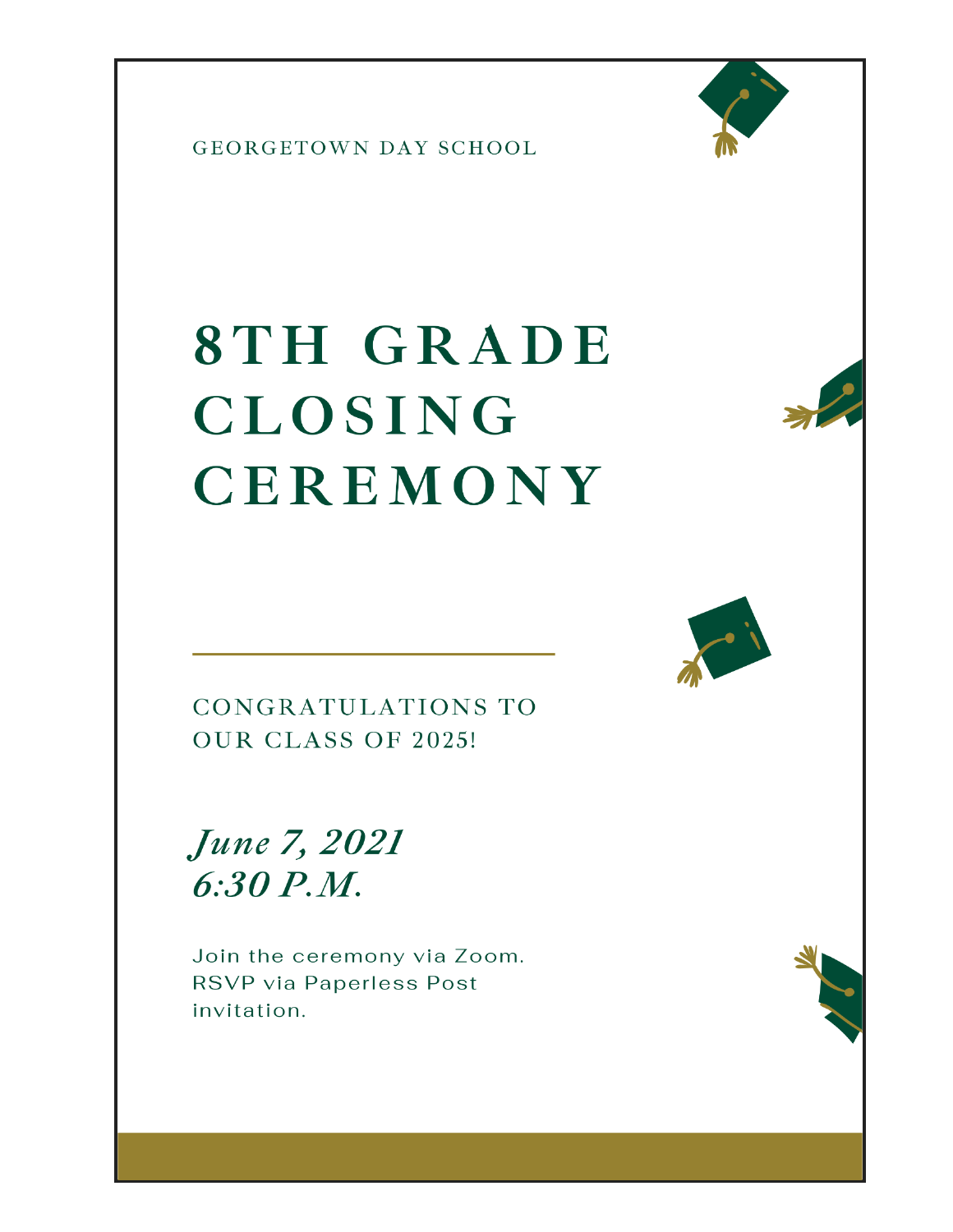## **CLASS OF 2025**



#### **EIGHTH GRADE CLOSING CEREMONY**

June 7, 2021 | 6:30 - 8:00 p.m.

#### **Introduction**

Isaac Seiken, *Pianist Prélude VIII , La Fille aux cheveux de lin* by Claude Debussy

#### **Welcome**

Mayra Diaz, *Middle School Assistant Principal*

#### **Opening Remarks**

Debby Previna, *Middle School Principal*

#### **8th Grade Speaker**

Callie Solomon

#### **Commencement of Names Part I**

Russell Shaw, *Head of School*

#### **8th Grade Speaker** Caleb Murphy

#### **8th Grade Chorus and Dance**

*"You Will Be Found"* from *DEAR EVAN HANSEN* by Benj Pasek and Justin Paul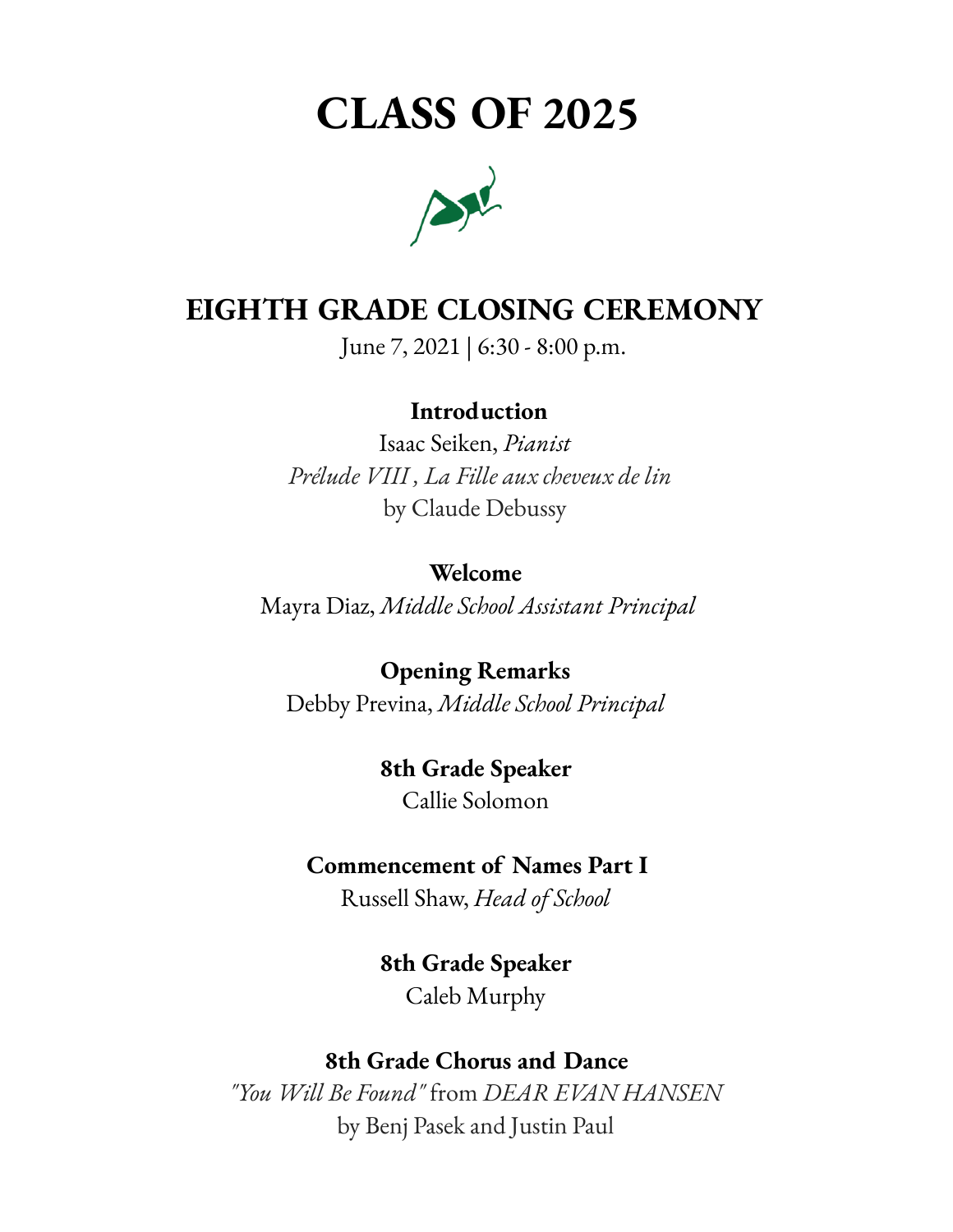#### **Commencement of Names Part II**

Debby Previna, *Middle School Principal*

**8th Grade Speaker** Dhilan Desai

#### **8th Grade Speaker**

*"And to Think That I Saw It at Georgetown Day School"* by Lindsay Lamken

#### **Closing Remarks**

Russell Shaw, *Head of School*

#### **Closing Video**

*Join us after the closing ceremony for a Zoom dance party led by DJ 8Deep!*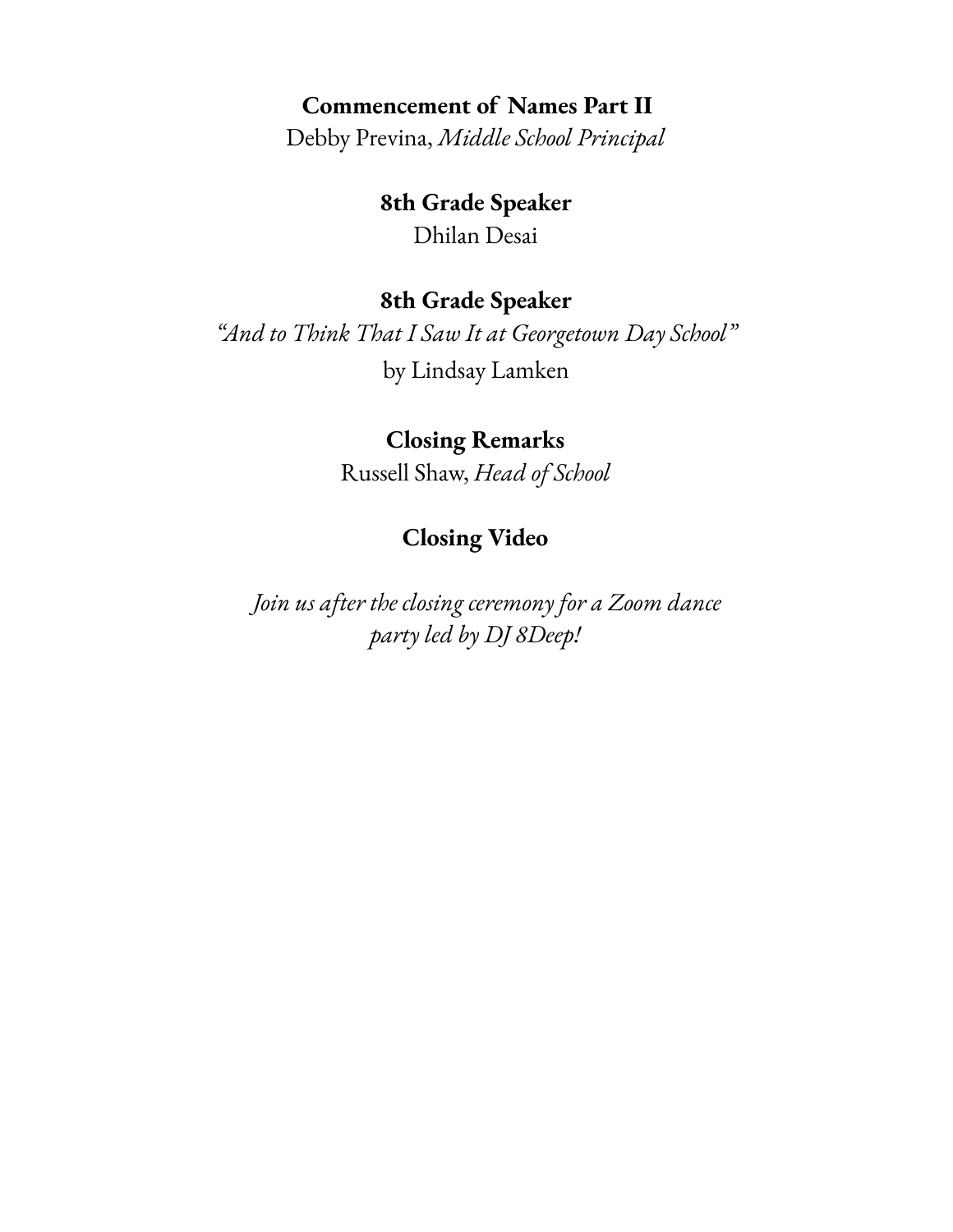### **Purpose of the Goodies in the Goodie Bag**

#### **Certificate:**

Purpose: To acknowledge the many hours of work you have invested thus far in your education and therefore your development towards independence and independent thinking.

#### **Grasshopper Pin:**

Purpose: To remind you that you will always be Hoppers. No matter where life takes you, this community has shaped the way you see the world which has also prepared you to shape it.

#### **Green and White Beach Towel**

Purpose: To keep you protected and warm as you transition between the end of this year and the beginning of the next. Enjoy the small moments that matter regardless of the circumstances.

#### **Sunglasses:**

Purpose: To remind you to keep your "cool" in difficult moments by embracing peace and wisdom over needless aggression and irrational thinking (or over war and folly).

#### **Teddy Bear:**

Purpose: To remind you that inside of you lives a little person, a younger spirit that can dream the impossible without boundary, fear or censorship. Take care of your inner kid.

#### **Tote Bag with Class Year:**

Purpose: To remind you of this school year that has been like none other and the next four years of your life's journey which will also be transformative. Like this sturdy Class of '25 bag, you will endure and persevere.

#### **Hopper green bag, bubbles, and party popper:**

Purpose: To celebrate your accomplishments with good ole party favors.